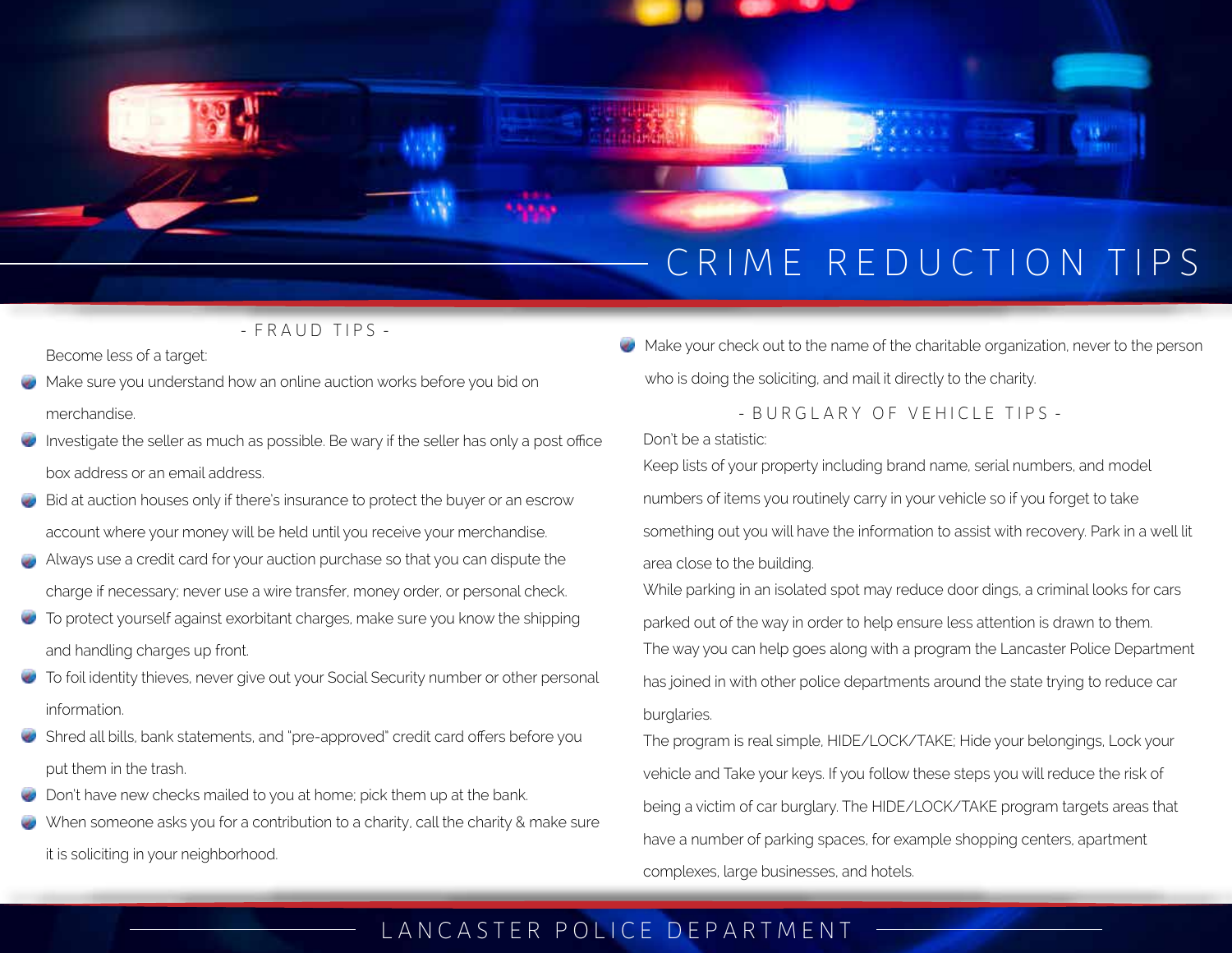#### - N E I G H B O R H O O D W A T C H -

Citizens are a big part of reducing the crime rate in Lancaster; it takes citizens stepping up and getting involved in programs. There are a number of programs to get involved into try and make a difference.

Neighborhood Crime Watch being just one. Neighborhood Watch is one of the oldest and most effective crime prevention programs in the country, bringing citizens together with law enforcement to deter crime and make communities safer. Neighborhood Watch can trace its roots back to the days of colonial settlements, when night watchmen patrolled the streets. The modern version of Neighborhood Watch was developed in response to requests from sheriffs and police chiefs who were looking for a crime prevention program that would involve citizens and address an increasing number of burglaries. Launched in 1972, Neighborhood Watch counts on citizens to organize themselves and work with law enforcement to keep a trained eye and ear on their communities, while demonstrating their presence at all times of day and night. The program took off quickly. in just ten years, data showed that 12 percent of the population was involved in a Neighborhood Watch. Neighborhood Watch works because it reduces opportunities for crime to occur; it doesn't rely on altering or changing the criminal's behavior or motivation.

#### $-TIPS -$

- Physical conditions like abandoned cars or overgrown vacant lots contribute to crime. Sponsor cleanups, encourage residents to beautify the area, and ask them to turn on outdoor lights at night.
- Work with small businesses to repair rundown storefronts, clean up littered streets, and create jobs for young people.
- Start a block parent program to help children cope with emergencies while walking to and from school or playing in the area.
- Emphasize that Watch groups are not vigilantes and should not assume the role of the police. Their duty is to ask neighbors to be alert, observant, and caring—and to report suspicious activity or crimes immediately to the police.
- If you want to make a stand and help the Lancaster Police Department lower the crime in your neighborhood, contact Officer Paul Beck; pbeck@lancaster-tx.com at (972) 218-2755.
- If you or your neighborhood has been involved in the past and things have kind of died off, contact us and we can help you set up a block meeting to get everyone involved again. Let's do our part to keep crime out of Lancaster.

#### - HOME SECURITY -

This checklist was designed to assist you in making a security survey of your own home. The purpose of the survey is to identify security weaknesses of your home and daily routines around your home. These are things that make your home look inviting to the criminal. It should begin at the curb and end with the interior of the home. It should include house numbers, landscaping, doors, locks, strike plates, windows, indoor-outdoor lighting and its use, the garage and driveways. FROM THE CURB:

Are your house numbers visible from the street for emergency service such as police, fire, and ambulance?

Does the overall appearance of your home give criminals information about you and your family that would assist them in victimizing you--things such as a full mailbox, outdoor lighting on during the day, or the garage doors open with no cars present? Are all fence gates padlocked to make it more difficult for strangers to enter your yard?

 $\bullet$ 

# CRIME REDUCTION TIPS